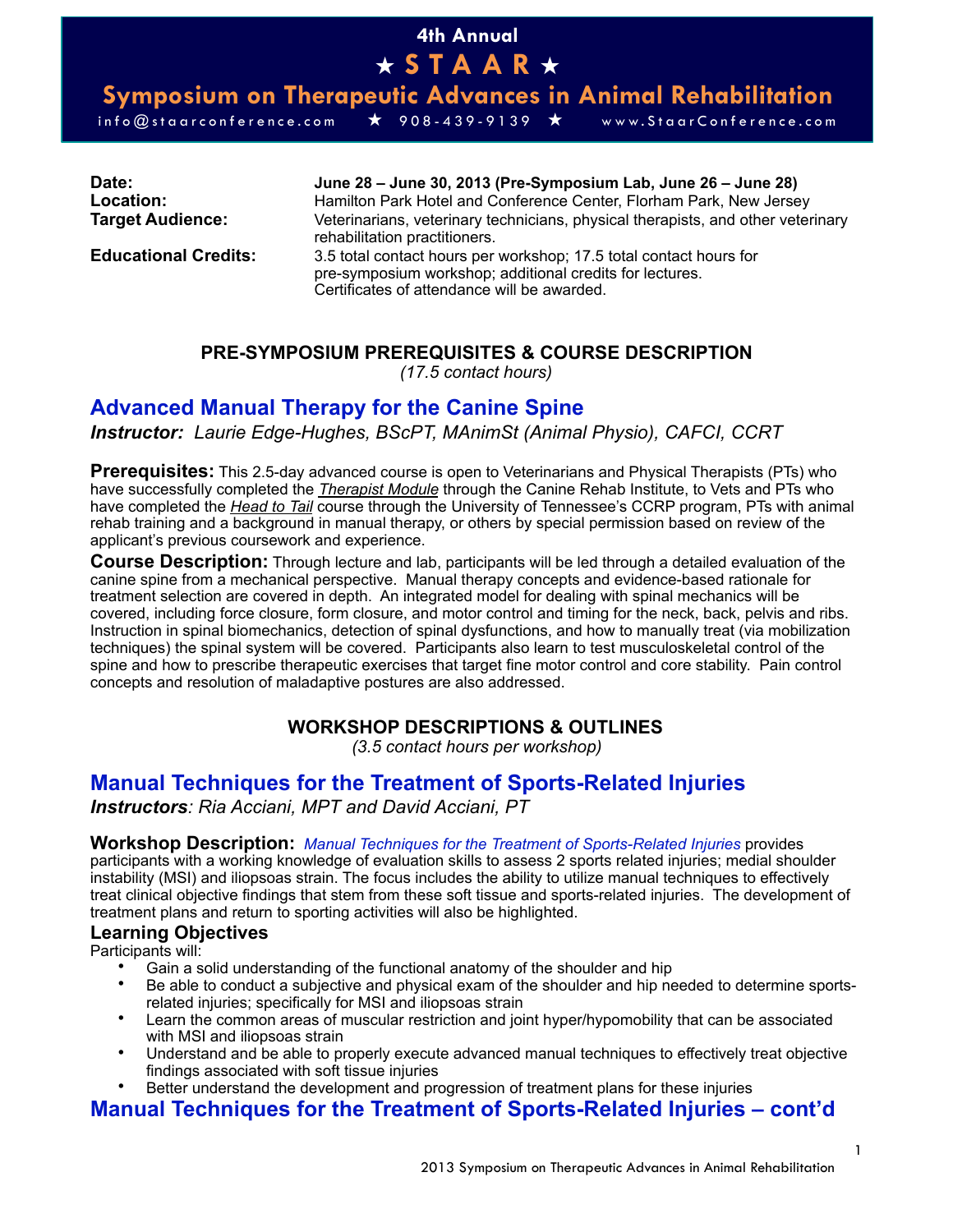## **Course Outline**

hip

**Lecture:** Evaluation/Assessment of the shoulder and hip

- Quick review of anatomy of shoulder and hip
- Review of joint mechanics and gait abnormalities<br>• Outline pathology and mechanism of injury of MS
- Outline pathology and mechanism of injury of MSI and iliopsoas strain<br>• Discuss special tests and goniometric measurements
- Discuss special tests and goniometric measurements
- Outline possible objective findings and present common subjective complaints
- Describe assessment of soft tissue and common findings associated with MSI and iliopsoas strain
- Treatment plan development, progression, and return to sporting activities

 **Lab:** Special tests and goniometric measurements for assessment of soft tissue injury of the shoulder

and

- Demonstrate special tests for MSI and iliopsoas strain
- Demonstrate goniometric measurements of shoulder for MSI

**Lab:** Physical assessment techniques for identifying soft tissue injury in the shoulder and hip

- Demonstrate soft tissue palpation of hip and shoulder, identify joint hypo/hypermobility
	- Palpation techniques to identify MSI
- Palpation techniques to identify iliopsoas strain

 **Lab:** Advanced manual techniques

• Demonstrate specific manual techniques emphasizing proper hand placement, direction of force and proper grade applied to achieve desired results

## **Joint Mobilization for Evaluation and Treatment**

*Instructors: Ria Acciani, MPT and David Acciani, PT*

**Workshop Description:** *Joint Mobilization for Evaluation and Treatment* introduces participants to the concept of joint mobilization as it pertains to the canine patient. Lecture, demonstration, and guided lab practice allows the practitioner to gain efficiency in evaluating and treating joint restrictions of the forelimb, hindlimb, and spine. A solid understanding of canine anatomy and manual skills is highly recommended.

#### **Learning Objectives**

Participants will:

- Gain basic knowledge of the principles of joint mobilization for evaluation and treatment purposes
- Learn safety precautions as well as indications and contraindications of joint mobilization techniques
- Gain basic knowledge of joint biomechanics of all joint types
- Have a working knowledge of basic application of joint mobilization techniques for a variety of diagnoses
- Learn specific joint mobilization techniques that will provide immediate skills to use within their practice

#### **Course Outline**

**Lecture:**

- Introduction to joint mobilization and principles
- Indications/contraindications/safety
- Review joint arthrokinematics

**Lab:**

- Assessment of normal joint range of forelimb and hindlimb
- Palpation of boney landmarks and proper hand placement

**Lecture:**

- Specific joint mobilization techniques of the forelimb
- Forelimb indications/contraindications
- **Lab:**
	- Practice hands-on techniques and direct application of joint mobilization to the forelimb

## **Joint Mobilization for Evaluation and Treatment – cont'd Lecture:**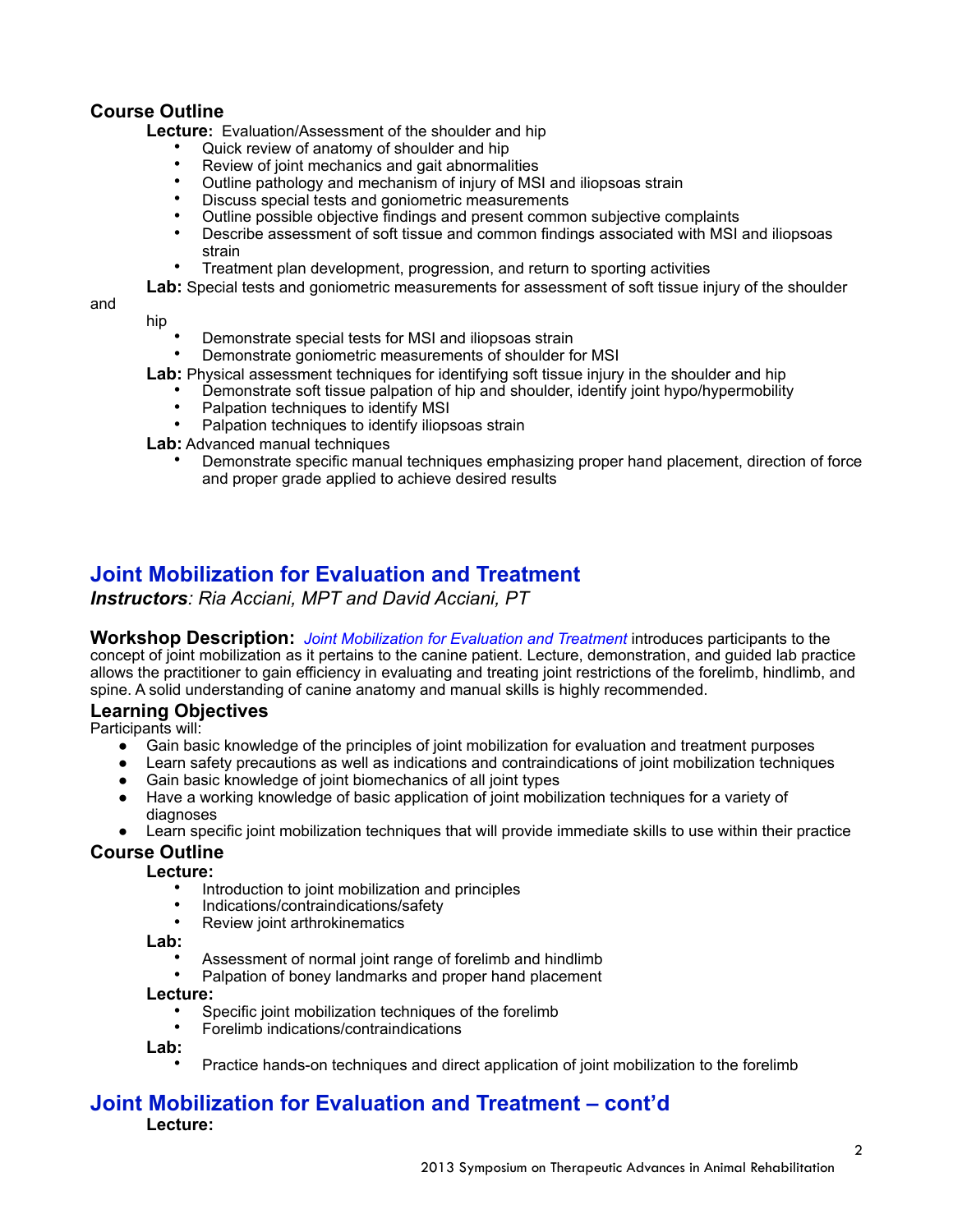- Specific joint mobilization techniques of the hindlimb
- Hindlimb indications/contraindications
- Introduction to spinal mobilization

**Lab:** 

• Practice hands-on techniques and direct application of joint mobilization to the hindlimb and spine

**Questions & Answers, Wrap up** 

# **Biomechanics of Bracing and Clinical Application of Orthopedic Devices**

*Instructor: Caroline Adrian, PhD, PT, CCRP*

#### **Workshop Description:** *Biomechanics of Bracing and Clinical Applications of Orthopedic Devices* will

focus on the biomechanical design of various types of orthoses and the importance of brace selection as an alternative to surgical management and/or as a support for post-surgical cases. Orthoses include hinged stifle braces, carpal, and tarsal orthoses, prostheses, and hip and shoulder support systems.

#### **Learning Objectives**

Participants will:

- Understand biomechanical design as it relates to canine orthoses and compare/contrast current designs on the market
- Learn indications for orthoses and orthopedic devices, brace selection from a biomechanical perspective, casting and fitting techniques, donning schedules, and potential complications
- Understand the basic principles of various orthopedic devices used in sports medicine and rehabilitation
- Obtain contact information and costs for a variety of orthopedic devices from vendors present during the workshop

## **Course Outline**

#### **Lecture:**

- Biomechanics of bracing:
	- o Stifle joint
	- o Hock joint
	- o Carpal joint
- Prostheses
- Shoulder support systems
- Hind limb support systems

**Lab:** 

- Casting and fitting demonstrations for stifle, carpal, and tarsal orthoses
- Participant casting and fitting practical experience for stifle, carpal, and tarsal orthoses<br>• Fitting demonstrations for bobbles, shoulder support systems, and carpal and tarsal wr
- Fitting demonstrations for hobbles, shoulder support systems, and carpal and tarsal wraps
- Clinical cases currently donning orthopedic devices available for demonstration and observation
- Devices from a variety of vendors available for demonstration and evaluation

# **Selection and Treatment of Acupoints for the Non-Needling Practitioner**

*Instructor: Laurie Edge-Hughes, BScPT, MAnimSt (Animal Physio), CAFCI, CCRT* 

#### **Workshop Description:** *Selection and Treatment of Acupoints for the Non-Needling Practitioner* is

designed to provide participants with the background theory of anatomical / westernized acupuncture and knowledge to confidently select appropriate points for each joint / region of the canine musculoskeletal system. Methods for acupoint stimulation (massage, laser, ultrasound, TENS, and microcurrent) will be highlighted.

## **Selection and Treatment of Acupoints for the Non-Needling Practitioner – cont'd**

**Learning Objectives**  Participants will: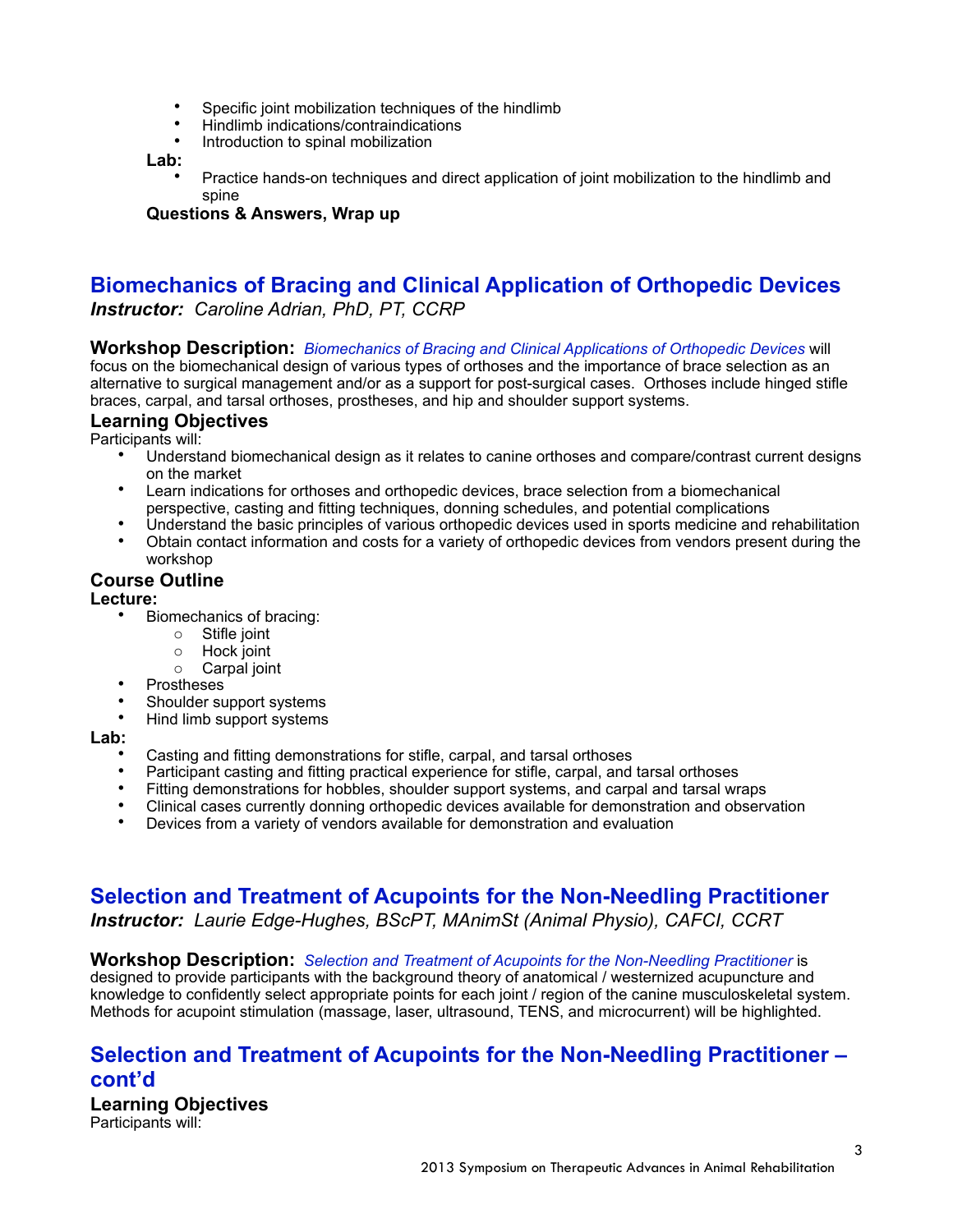- Gain a basic understanding of the anatomical / westernized approach to acupuncture
- Be able to identify key acupoints for each joint or musculoskeletal region
- Be instructed in palpation of acupoints
- Understand how to stimulate acupoints without needling

## **Course Outline**

**Lecture:** Background theory for acupuncture

- History of acupuncture
- Brief discussion on traditional Chinese medicine's approach to acupuncture
- Anatomical / Westernize acupuncture background
	- o What are acupoints?
	- o Direct stimulation / indirect stimulation
	- o Acupuncture analgesia
	- o Autonomic effects, local effects
	- o Acupoint selection
- Lab: Palpating for acupoints forelimb and neck
	- Finding points
	- Selecting points for the joint / region
		- o Local and distal
		- o Sympathetic / Parasympathetic switches
- **Lab:** Palpating for acupoints hind limb and back
	- Finding points
		- Selecting points for the joint / region
			- o Local and distal
			- o Sympathetic / Parasympathetic
- **Lab:** Stimulation of points
	- Manual stimulation
	- Stimulation with modalities
		- o Laser, ultrasound, TENS, microcurrent

# **Physical Therapy Differential Diagnostics for the Lumbo-Pelvic-Hip Region**

*Instructor: Laurie Edge-Hughes, BScPT, MAnimSt (Animal Physio), CAFCI, CCRT* 

**Workshop Description:** *Physical Therapy Differential Diagnostics for the Lumbo-Pelvic-Hip Region* is

designed to provide participants with the background theory and hands-on skills to confidently perform a physical assessment of the lumbo-pelvic-hip region in the dog. Physical therapy assessment skills and clinical reasoning will be highlighted.

#### **Learning Objectives**

Participants will:

- Gain a functional understanding of lumbo-pelvic-hip region anatomy
- Be able to identify the pain-generating conditions, structures, and mechanisms for the lumbo-pelvic-hip region
- Be instructed in physical therapy clinical reasoning and physical tests to identify patho-anatomical and patho-functional conditions of the lumbo-pelvic hip region
- Better understand what physical finding may indicate the necessity for further diagnostic testing

## **Physical Therapy Differential Diagnostics for the Lumbo-Pelvic-Hip Region – cont'd Course Outline**

**Lecture:** Assessment of the canine lumbar spine, pelvis, and hip

- Review of anatomy and biomechanics of the lumbar spine, pelvis, and hip
	- Joint, soft tissue, and neural structures will be highlighted
- Discussion of the potential generators for pain in each of the 3 selected areas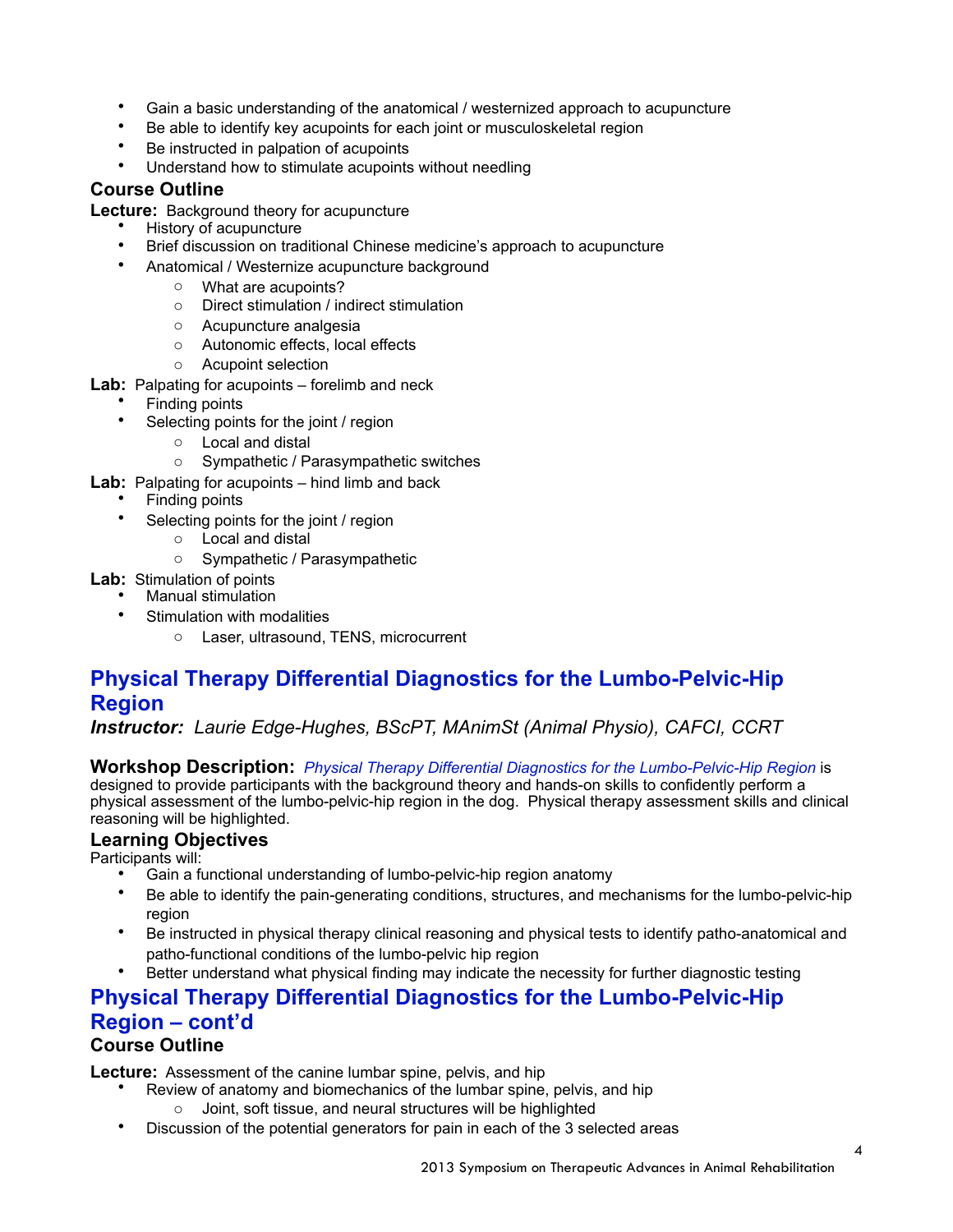• Subjective history and observations pertaining to lumbo-pelvic-hip region dysfunctions/lesions

**Lab:** Physical assessment techniques for differential functional diagnosis between muscle, disc, nerves, facet joints, for vertebra in the canine lumbar spine

- Techniques to identify key muscular weakness or myofascial trigger points
- Techniques to identify intervertebral disc disease, degenerative disc disease, or spondylosis
- Techniques to identify neural impingement or inflammation
- Techniques to identify facet joint hypomobility

**Lab:** Physical assessment techniques for differential functional diagnosis at the canine pelvis

• Techniques to identify form closure, force closure, and motor control dysfunctions at the sacroiliac joint

**Lab:** Physical assessment techniques for differential functional diagnosis of both soft tissue and joint issues at the canine hip

- Techniques to identify hip joint conditions such as canine hip dysplasia, Legg Calvé Perthes disease, and early or late stage osteoarthritis
- Techniques to identify soft tissue injuries such as muscle strains, tendinitis / tendinosis lesions, weakness, myofascial trigger points, and bursitis

# **Myofascial Release and Strain Counter-Strain Techniques in the Canine Patient**

*Instructor: Charles Evans, MPT, CCRP* 

## **Workshop Description:** *Myofascial Release and Strain Counter-Strain Techniques in the Canine Patient*

is intended to enhance the manual skills of participants and increase the approaches that can be used in the clinical setting to help patients with soft tissue, joint, and energy problems.

## **Learning Objectives**

Participants will:

- Learn about the structure and function of fascia and how it relates to function and well being
- Learn the basis for myofascial release and strain counter-strain techniques
- Learn how to perform myofascial release and strain counter-strain techniques
- Be given handouts describing positioning and rationale for strain counter-strain techniques

#### **Course Outline**

- Review the importance and structure of fascia in the body and the interaction of the fascia with the musculoskeletal and the nervous systems
- Discuss how the techniques of myofascial release and strain counter-strain can improve and speed healing, function, posture, and the movement of energy in the body
- Discuss the myotatic arc and its role in creating and maintaining muscle spasm and how these two techniques can help in relieving the condition
- Learn how to apply myofascial release employing an indirect technique using a three-level stacking procedure
- Learn how to apply the strain counter-strain techniques to any muscle group
- Develop a home program and instruct the client in the techniques

## **Myofascial Release and Strain Counter-Strain Techniques in the Canine Patient – cont'd**

• Course notes will include written descriptions of the positions for strain counter-strain concentrating on individual muscle groups and we will discuss how to use both techniques in conjunction with each other

#### **Lab**

- Learn the myofascial indirect three-level "stacking" techniques with "hands on" approach
- Learn to maintain the fulcrum during myofascial release
- Learn the approach, positioning, and release for the strain counter-strain techniques
- With pictures, demonstration, and written descriptions, educate clients in how to perform these techniques at home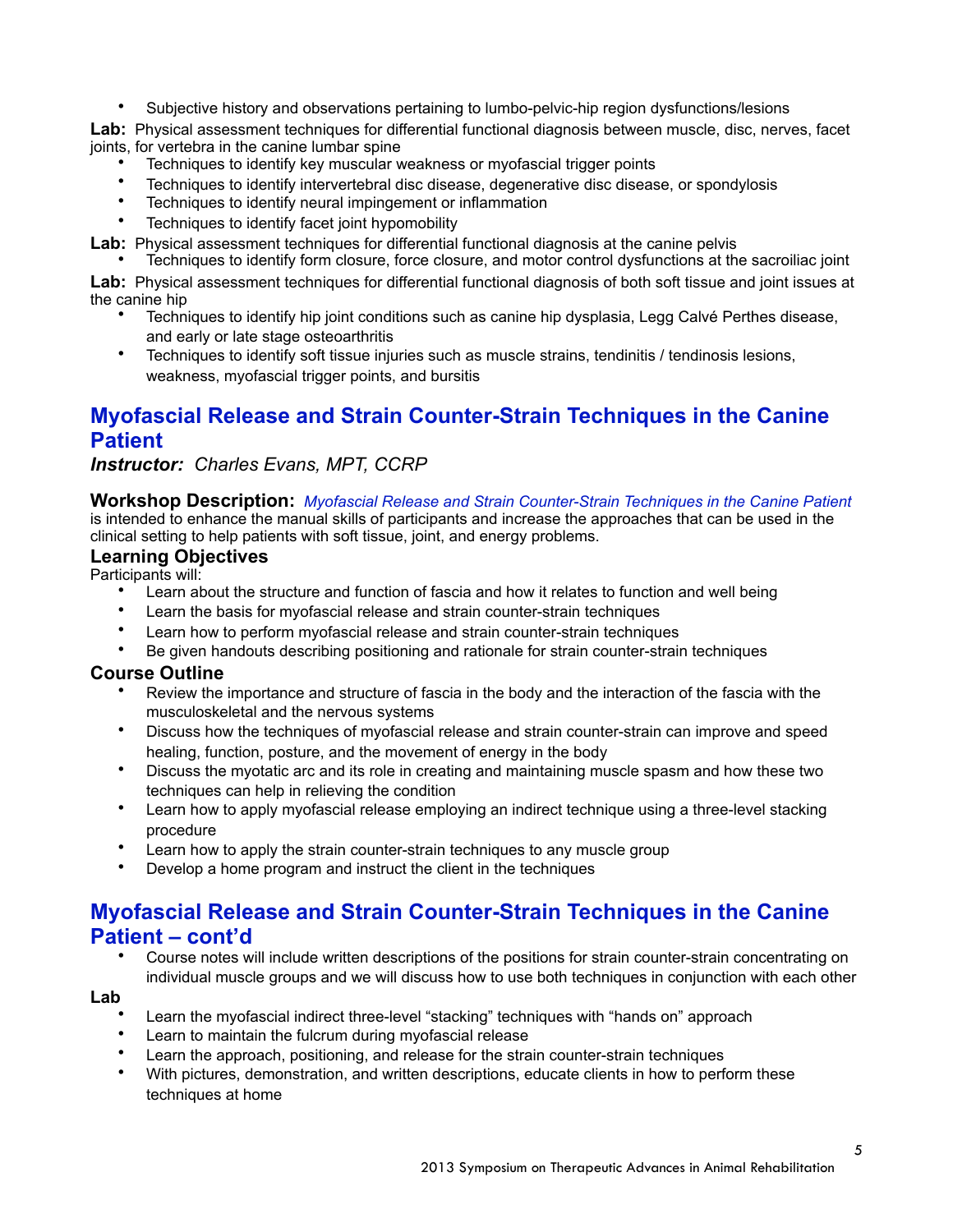# **Canine Aquatic Therapy (Pool and Underwater Treadmill)**

*Instructors: Petra Ford, PT, CCRT and Kristine Conway, DVM, CCRT* 

**Workshop Description:** *Canine Aquatic Therapy* participants will be able to apply hydrotherapy to a variety of conditions. Participants will also be able to identify contraindications and precautions to hydrotherapy. Participants will learn to develop an appropriate treatment plan using hydrotherapy. Participants will have the opportunity to work directly with dogs in the pool and two underwater treadmills.

### **Learning Objectives**

Participants will:

- Understand the properties of water and how they impact decision-making on use of hydrotherapy
- Be able to identify contraindications, precautions. and conditions that benefit from hydrotherapy
- Understand the pros and cons of swimming versus the underwater treadmill Be able to determine appropriate parameters and develop a program for a variety of diagnoses using hydrotherapy

## **Course Outline**

#### **Lecture:**

- Properties of water
- Aquatic equipment
- Aquatic therapy accessories
- Contraindications and precautions
- Therapeutic benefits of hydrotherapy
- Conditions treated with hydrotherapy
- Specific exercises

#### **Lab:**

- Demonstration of therapeutic use of pool and underwater treadmills
- Guided practical experience for participants using pool and underwater treadmills
- Participants will have an opportunity to develop an aquatic program for a variety of diagnoses and apply it in the lab

# **Acute Neuro-Rehabilitation: Strategies for Promoting Plasticity in Small Animal Patients Following Neurosurgery, Saddle Thrombus, and Fibrocartilaginous Embolism (FCE)**

*Instructor: Amie Lamoreaux Hesbach, MSPT, CCRP, CCRT* 

**Workshop Description:** *Acute Neuro-Rehabilitation: Strategies for Promoting Plasticity in Small Animal Patients Following Neurosurgery, Saddle Thrombus, and Fibrocartilaginous Embolism (FCE)* will focus on the evaluation, rehabilitation, and management of the neuro-rehabilitation patient in the acute phase of recovery. Hands-on sessions will allow the practitioner to practice safe and appropriate treatment strategies and tactics for inpatient, home, and outpatient treatment settings. Additionally, attendees will participate in the implementation and progression of neuro-facilitation techniques for a 'patient case' as well as selection of appropriate assistive devices for acute neuro-rehabilitation patients.

## **Learning Objectives**

Participants will:

- Perform a function-focused rehabilitation evaluation appropriate for the acute neuro-rehabilitation patient
- Plan and implement treatment tactics and strategies appropriate for the acute neuro-rehabilitation patient in inpatient, home, and outpatient treatment settings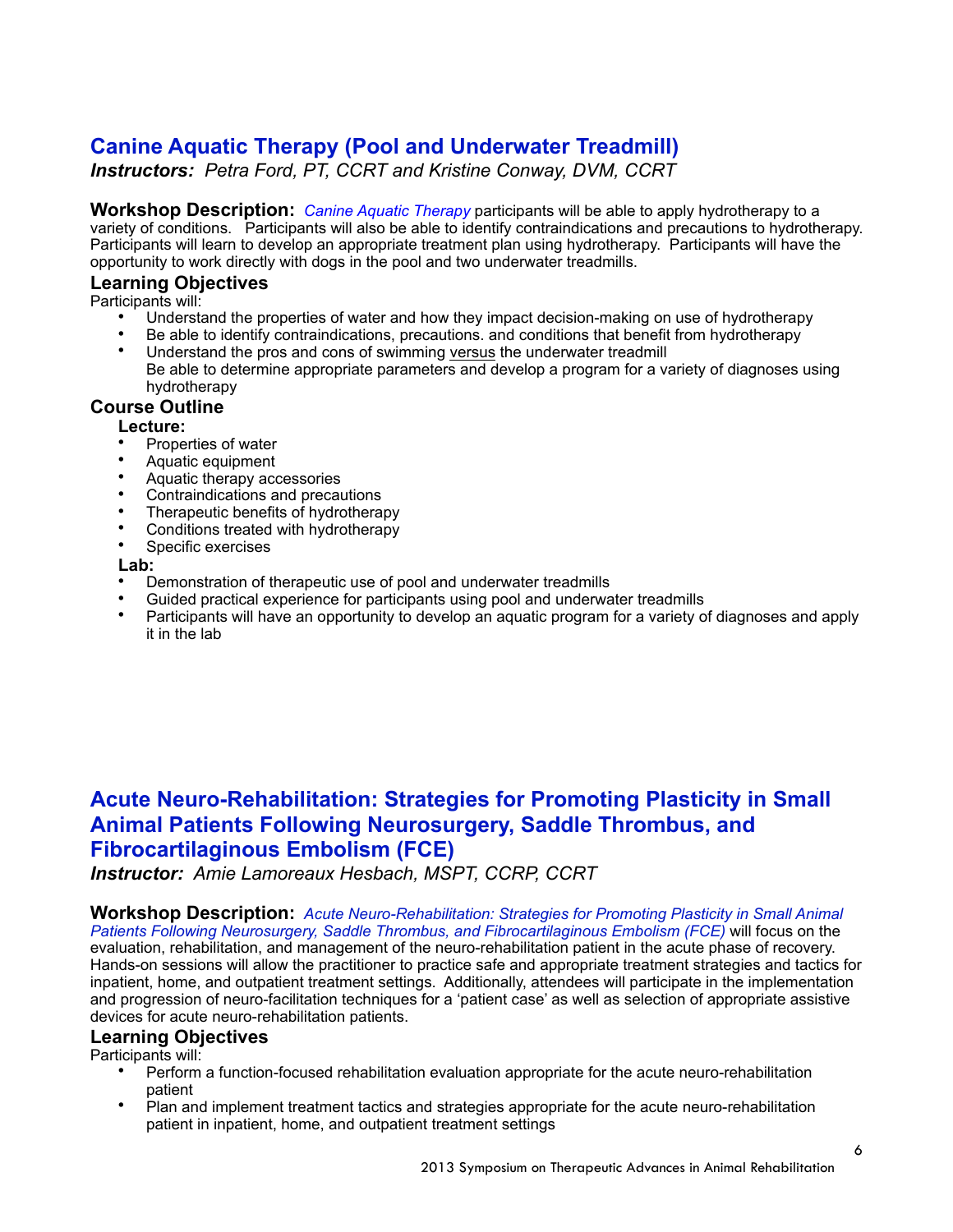- Be exposed to neuro-facilitation techniques appropriate for the acute neuro-rehabilitation patient
- Utilize assistive devices and discuss the appropriate progression of use of such devices with the neurorehabilitation patient

## **Course Outline**

**Lecture:** The neuro-rehabilitation evaluation and introduction to the concept of plasticity

- Lab: Function-focused neuro-rehabilitation evaluation
- **Lecture:** Function-focused treatment planning for inpatient, home, and outpatient rehabilitation
- Lab: Implementation of treatment tactics and progressions

**Lecture:** Assistive devices and progressions

Lab: Assistive device "fashion show"

**Lecture:** Neuro-facilitation theories and techniques

#### **Lab/Team Activity:**

• Patient case studies

# **Can You Feel It? Sensory Re-Education and Desensitization Techniques for Small Animals**

*Instructor: Amie Lamoreaux Hesbach, MSPT, CCRP, CCRT* 

**Workshop Description:** Sensory loss and dysfunction as a result of amputation, trauma, upper or lower motor neuron injury, or congenital disorders can cause unfortunate sequellae, including non-healing wounds and further injury due to self-mutilation and disuse. *Can You Feel It? Sensory Re-Education and Desensitization* 

*Techniques for Small Animals* will focus on the evaluation and rehabilitation management of sensory loss and dysfunction in these small animal patients, including the use of manual techniques, home activities, modalities, and assistive and protective devices. Hands-on sessions will reinforce that which is discussed in lecture components of the workshop.

#### **Learning Objectives**

Participants will:

- Be updated regarding the latest in the scientific literature on sensory loss and recovery as it pertains to small animal rehabilitation
- Evaluate sensation in the small animal rehabilitation patient
- Evaluate sensation in the strike animal renewation patients with hypoesthesia and hyperesthesia<br>• Practice rehabilitation techniques for use with animal patients with hypoesthesia and hyperesthesia
- Create a rehabilitation program for animal patients with hypoesthesia and hyperesthesia, including activities appropriate for implementation at home

# **Can You Feel It? Sensory Re-Education and Desensitization Techniques for Small Animals – cont'd**

#### **Course Outline**

- **Lecture:** Sensory loss, sensory recovery, and phantom limb sensation in animals
- Lecture: The sensory evaluation
- Lab: The sensory evaluation
- **Lecture:** Sensory integration, desensitization, and re-education treatment techniques
- Lab: Treatment techniques
- **Lecture:** The role of modalities in sensory integration, desensitization, and re-education
- **Lecture:** Assistive devices, splints, and garments for protection of hypoesthetic and hyperesthetic areas and prevention of contracture and self-mutilation
- **Lab:** Assistive device.

#### **Lecture/Team Activity:**

• Home programs and progressions

## **Hands-On Canine Acupressure: Points that Heal**

*Instructor: Amy Snow, Co-Founder, Tallgrass Animal Acupressure Institute*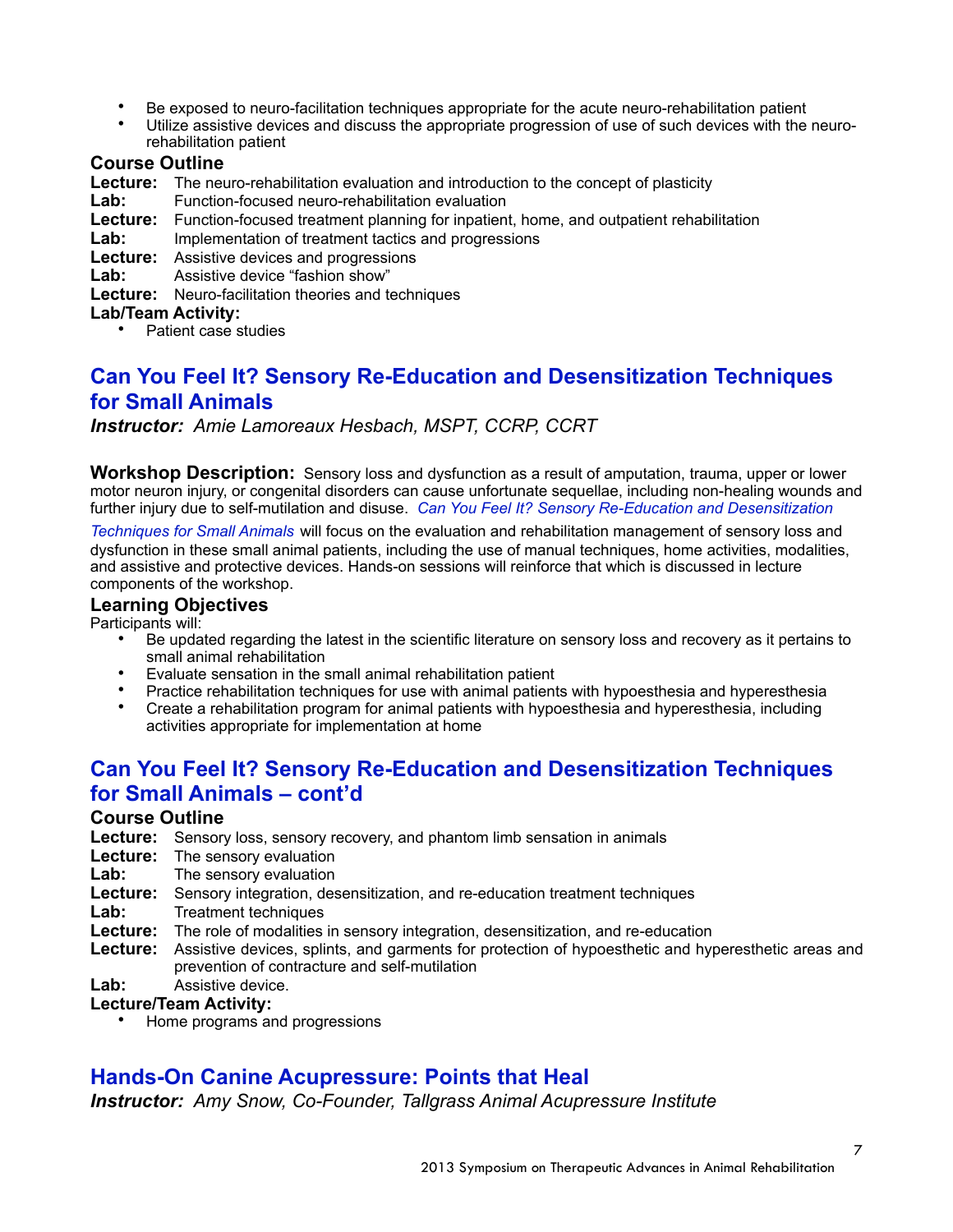**Workshop Description:** *Hands-On Canine Acupressure: Points that Heal* begins with a brief presentation explaining the origin of acupressure and its roots in Traditional Chinese Medicine. This presentation provides an understanding of meridians and acupressure points, or "acupoints," and how they function as the "tools" of acupressure. The lab portion of this workshop covers four different hands-on acupressure techniques and their application using specific acupoints for the following canine conditions: pain relief, calming, emergent events, and "Surrounding the Dragon" point routines for major joints – hip, stifle, hock, shoulder, elbow, and carpus.

## **Learning Objectives**

Participants will:

- Learn the benefits of acupressure for dogs
- Gain an understanding of the basis of acupressure in Traditional Chinese Medicine
- Know the difference between acupressure and acupuncture
- Identify the distinction between the western and eastern approaches to acupressure
- Understand the contra-indications of using acupressure<br>• Learn bow the meridian system functions in the doo's bo
- Learn how the meridian system functions in the dog's body
- Understand how acupoints are used to influence the flow of energy and blood in the dog's body
- Be able to apply four different hands-on acupressure techniques for various conditions
- Learn how to locate acupoints
- Address specific conditions using acupoints and hands-on techniques for pain reduction, calming, and major joint issues

#### **Course Outline**

#### **Lecture:**

- Benefits of canine acupressure
- Overview of acupressure and Traditional Chinese Medicine
- How the meridian system and acupoints work
- When to use and not use acupressure
- The difference between acupuncture and acupressure
- Eastern and western approaches to acupressure

#### **Lab:**

- Four distinct hands-on techniques
- Tracing the Bladder Meridian
- Application of hands-on techniques for pain reduction/relief and calming
- Specific hands-on acupoint routines for major joints including hip, stifle, hock, shoulder, elbow, carpus

# **Gait and Postural Changes – Can or Should we Intervene?**

*Instructor: Julia Tomlinson BVSc PhD, AVCS, CCRP, CVSMT, Dipl, American College of Veterinary Sports Medicine & Rehabilitation, Twin Cities Animal Rehabilitation Clinic* 

**Workshop Description:** *Gait and Postural Changes – Can or Should we Intervene?* will be divided into a short lecture encompassing an overview of conformation of different dog breeds and a brief review of the basics of gait and posture. The lab will consist of subjective gait analysis in dogs using video. Dogs will be seen demonstrating all gaits and also performing certain tasks and sports (agility, Schutzhund, coursing, obedience). Dogs with normal and abnormal gaits will be observed. Posture of dogs present for the lab will be observed and critiqued.

#### **Learning Objectives**

Participants will:

- Learn to observe various gaits and critique them
- Learn how to identify postural changes and to assign level of significance to them
- Evaluate and discuss video analysis (real-time and slow motion) of various orthopedic conditions and sports medicine injuries
- Learn and practice palpation techniques, isolation methods, and critical landmarks
- Observe and workup clinical cases with 'unknown open diagnoses' of forelimb and hind limb sportsrelated injuries

#### **Videos may be submitted in advance by participants.**

**Participants should email [drjulia@tcrehab.com](mailto:drjulia@tcrehab.com) footage of interesting cases.**

**Course Outline Lecture**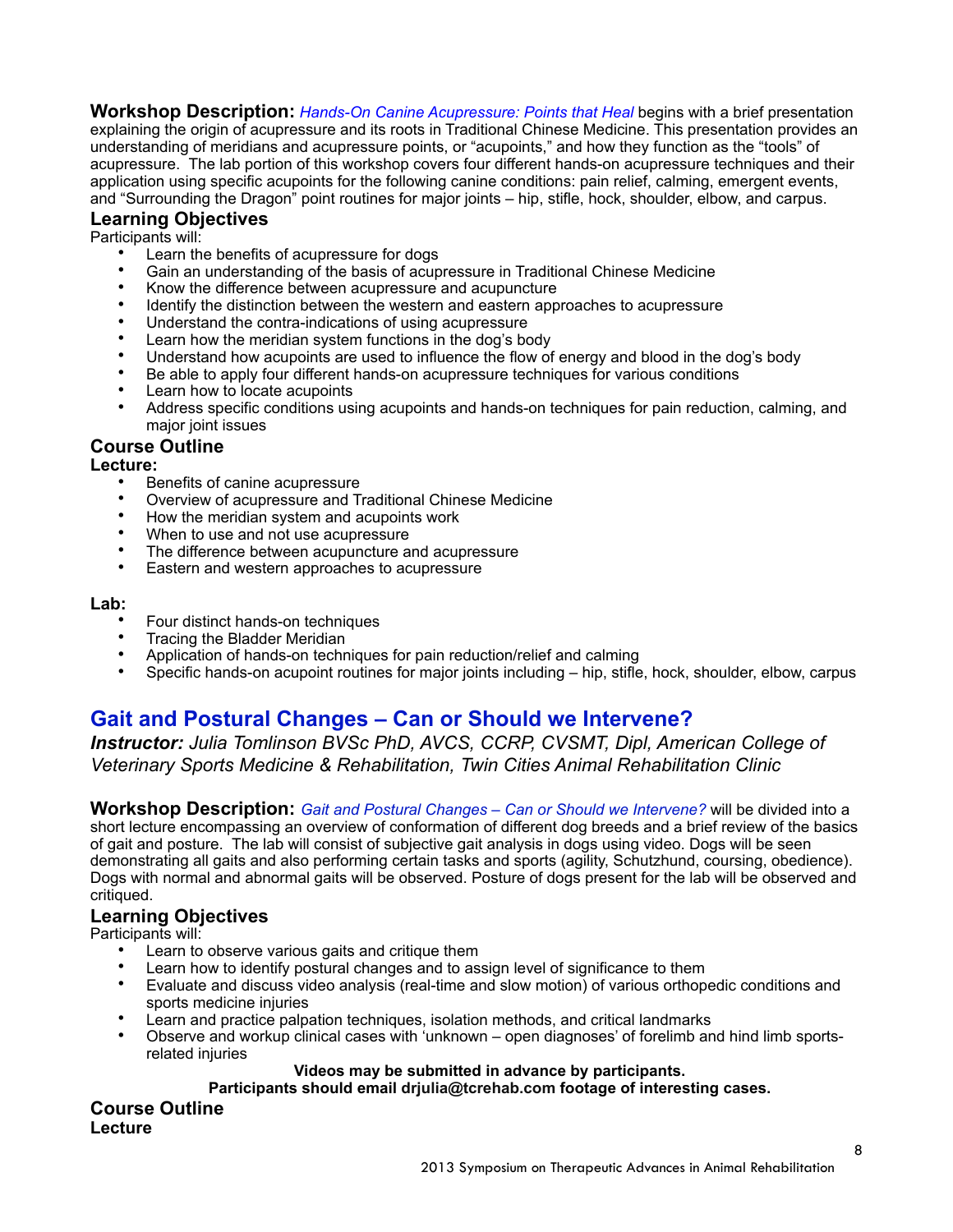- Introduction to conformation and posture
- Footfall patterns of basic gaits
- Common postural adaptations or abnormalities toe-in, toe-out, kyphosis, lordosis, scoliosis, side sitting etc,
- Common gait adaptations or abnormalities crabbing etc.
- Isolation of issues

#### **Lab**

- Postural analysis with volunteer dogs, tips to correct static and dynamic issues, muscle imbalances and the nervous system
- Subjective video analysis (real-time and slow motion) of various gaits and speeds<br>• Subjective video analysis (real time and slow motion) of various gaits and speeds
- Subjective video analysis (real-time and slow motion) of various gaits and speeds on clinical cases with lameness
- Interactive discussion of gait for the above two subjects including treatment approach with 'after' videos
	- Interactive discussion of participant-submitted cases

#### **Videos may be submitted in advance by participants.**

**Participants should email [drjulia@tcrehab.com](mailto:drjulia@tcrehab.com) footage of interesting cases.**

## **INSTRUCTOR BIOGRAPHIES**

#### **Ria Acciani, MPT, David Acciani, PT**

Ria and David Acciani both hold graduate degrees in Physical Therapy. They are licensed physical therapists with over 20 years experience in human therapy, and have specialized in canine rehabilitation for more than 12 years. They own and operate *Advanced Canine Rehabilitation* (ACR), a practice that focuses on the evaluation and rehabilitation of performance and sporting dogs. They also provide instructional seminars for handlers and their dogs on a variety of topics such as "Canine Stretching", "Strength and Conditioning", and "Structure Evaluation for the Canine Athlete". Ria and David are rehabilitation consultants for Dr. Sherman Canapp and the VOSM group, and have established the rehabilitation protocol for various shoulder and elbow conditions. They have published several articles in *Veterinary Surgery* and *Clean Run*, and have presented at the *International Rehabilitation Symposium* in 2008 and 2010. Topics included shoulder and elbow rehabilitation, and modalities. They also instructed at the *Symposium on Therapeutic Advances in Animal Rehabilitation*  continuing education workshops in 2010, 2011, and 2012. Ria and David travel extensively to many regional, national, and international dog competitions, and work with top-level competitors. Ria was selected as Official Therapist for the IFCS US Agility Team, and traveled to Bristol, England with them in 2010. Both Ria and David returned to Bristol, England with the Team in 2011 and to South Africa in 2012. They will travel to Spain with the Team in 2013.

#### **Caroline Adrian, PhD, PT, CCRP**

Carrie received her BS in Biology in 1994 from Allegheny College in Meadville, PA and her Master of Science degree in Physical Therapy from North Georgia College in 1999. She received her PhD in Canine Biomechanics, the first degree of its kind in the country, from Colorado State University, with a research focus related to electromyography and the canine cruciate ligament. She was among the first to be certified as a canine rehabilitation practitioner from the University of Tennessee. Carrie has participated in a number of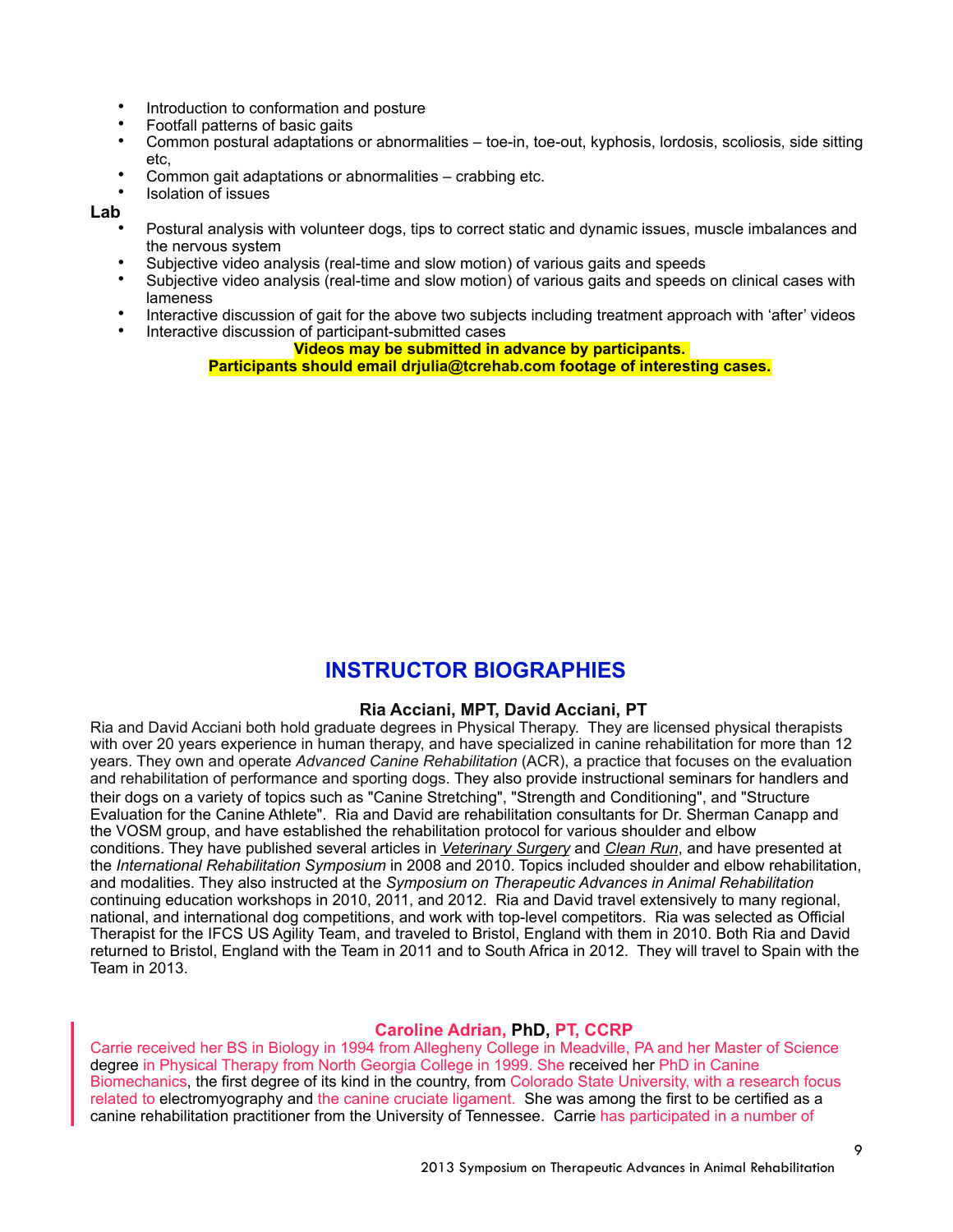continuing education seminars on animal rehabilitation, both as a participant and lecturer since 1998, and has lectured nationally and internationally on the topic of veterinary rehabilitation. She is a contributor to several textbooks including *Canine Rehabilitation & Physical Therapy*, *Veterinary Clinics of North America*, and the *Clinical Textbook for Veterinary Technicians*. Presently, she serves as Vice President for the Animal Special Interest Group within the American Physical Therapy Association. Carrie is the Director of Rehabilitation Services for VCA Animal Hospitals and directs the Physical Therapy and Sports Medicine Department at VCA Veterinary Specialists of Northern Colorado in Loveland, Colorado.

#### **Kristine A. Conway DVM, CCRT**

Dr. Conway graduated from Ross University School of Veterinary Medicine in 1989 and has been practicing at Hodes Veterinary Group since 1994. In 2006, while swimming her dogs, her interest in canine rehabilitation was piqued. Dr. Conway's clients, looking for alternatives to drugs to improve their pets' quality of life, further motivated her to seek an education in canine rehabilitation. She attended the University of Tennessee's fast track program for canine rehabilitation in July 2007. Shortly thereafter, she opened Aqua Dog Rehabilitation, LLC with Petra Ford, a local Physical Therapist and Certified Canine Rehabilitation Therapist. Dr. Conway completed the certification program at the Canine Rehabilitation Institute in 2011 and is a Certified Canine Rehabilitation Therapist. In her spare time, Dr. Conway enjoys hiking, mountain biking, running and swimming with her dogs to keep them in optimum shape for obedience, agility and schutzhund. Dr. Conway's dogs work hard at keeping her well trained.

## **Laurie Edge-Hughes, BScPT, MAnimSt(Animal Physio),CAFCI, CCRT**

Laurie obtained her degree in Physical Therapy (BScPT) from the University of Alberta in 1993. Following graduation, she worked in the intensive care unit at the Foothills Hospital (Calgary, AB) before practicing at a private physiotherapy clinic (Cochrane, AB). Her broad post-graduate education has been in the field of human and canine orthopaedics, including advanced assessment and treatment in spinal and extremity neuromusculoskeletal conditions, postural stabilization, dynamic muscular stabilization, adverse neural tissue tension assessment and treatment, and osteopathic therapeutic techniques (i.e. muscle energy, craniosacral therapy, and functional indirect therapy). Laurie received her certification in medical acupuncture from the Acupuncture Foundation of Canada Institute. She also obtained special dispensation to practice spinal manipulations in the province of Alberta.

Laurie has always demonstrated particular interest in the field of animal physiotherapy. Early on in her career, she completed numerous courses offered by the Canadian Horse and Animal Physical Therapists Association (CHAP) in this field. She initiated her practice with animals in 1993, integrating her skills and knowledge in physical therapy and rehabilitation in humans with her passion for animals. Laurie founded Four Leg Rehabilitation Therapy (Cochrane, AB) in 1997, where she provided physical therapy services to animals and their owners in the greater Calgary area. Laurie currently practices animal physical therapy at The Canine Fitness Centre Ltd. (Calgary, AB), a facility she established in 2004 in partnership with Dr. Amalia Rossi Campos MVZ, MSc and Dr. Manuel Campos, MVZ, MSc, PhD.

Other accomplishments in Laurie's professional career include holding executive positions within CHAP since its inception. This association, which Laurie now chairs, is currently known as the Animal Rehab Division (ARD) of the Canadian Physiotherapy Association. Laurie has been very much at the forefront of the field of canine physical therapy, and taught the first courses in this field in Canada (1999), the United States (1999) and Australia (2001). She has created the curricula for the Canadian Diploma in Canine Rehabilitation for the Animal Rehab Division. Laurie also lectures with the Canine Rehabilitation Institute (CRI) in the USA, a canine physical therapy and rehabilitation certification program for veterinarians, physical therapists, veterinary technicians, and physical therapy assistants. Laurie holds a certification in Canine Rehabilitation Therapy (CCRT) from the same institute. Laurie has been an invited lecturer at the Second, Third, Fourth, and Fifth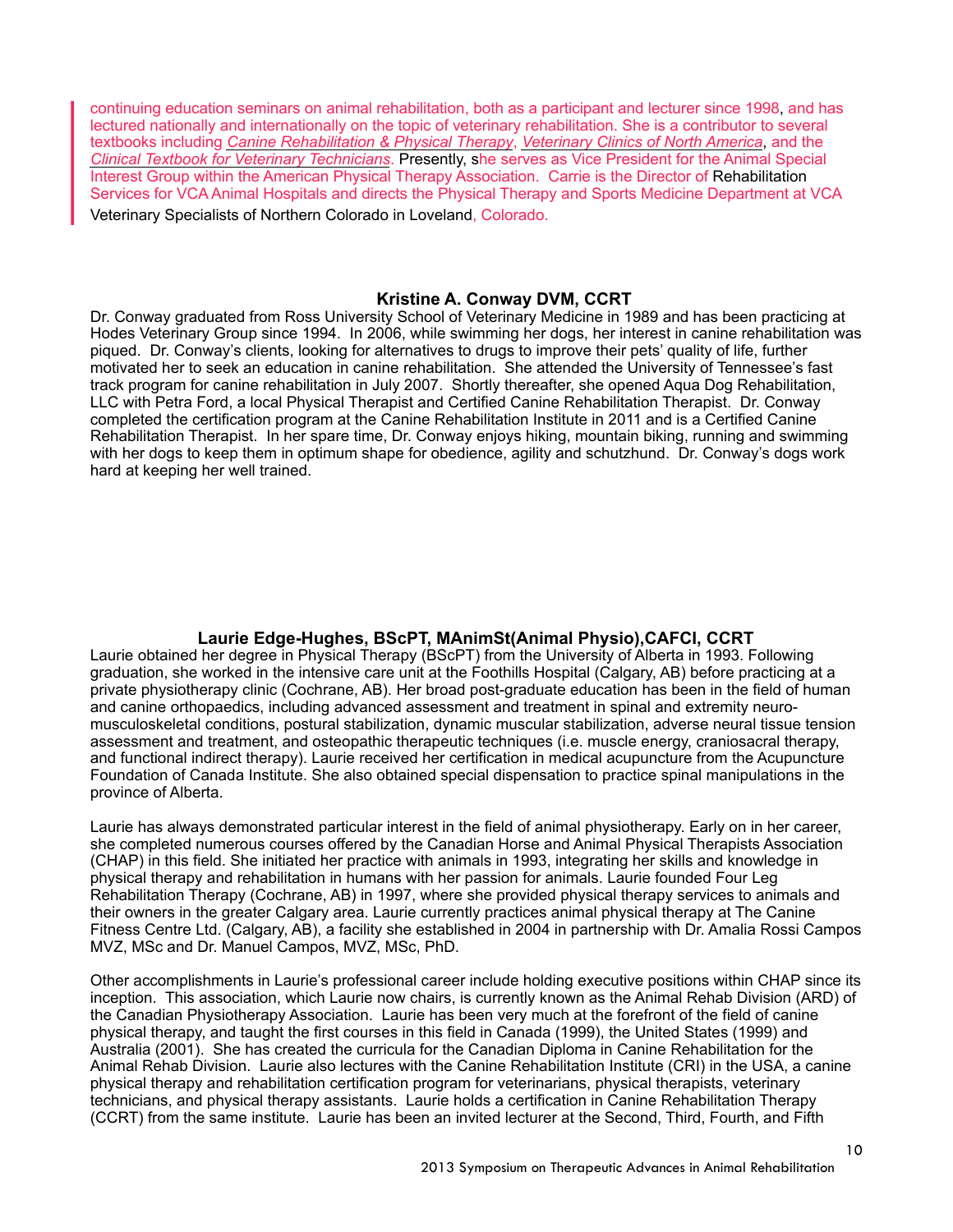International Symposia on Physical Therapy and Rehabilitation in Veterinary Medicine as well as at the Second and Third Annual Conference on Veterinary Physiotherapy at the Royal Veterinary College (London, England). Laurie is a guest lecturer for the continuing professional development program at the Royal Veterinary College (London, England), the Association of Chartered Physiotherapists in Animal Therapy (England), the Australian Animal Physiotherapy Group, the Animal Physiotherapy Group of South Africa, The Animal Rehab Special Interest Group of the USA and in 2005 & 2006 was a clinical tutor for the Master in Animal Studies in Animal Physiotherapy program at the University of Queensland (Brisbane, Australia). In 2006, Laurie received her Master in Animal Studies (Animal Physiotherapy) degree from the University of Queensland, Australia. Laurie has lectured at several physical therapy and veterinary medicine conferences, is a case examiner for the International Veterinary Association of Pain Management, and is a guest clinical skills instructor for the University of Calgary, Faculty of Veterinary Medicine.

#### **Charles Evans, MPT, CCRP**

Charlie received his BS in Zoology from Kenyon College in Gambier, OH. He spent 8 years working as a veterinary technician until he returned to graduate school for his Masters degree in Physical Therapy from Notre Dame College in Manchester, NH in 2001. He has been involved in the evolving field of animal physical therapy since 1999. Before working full time in the animal field, Charlie worked in outpatient settings specializing in orthopedics and aquatic therapy. He was certified as a Canine Rehabilitation Practitioner (CCRP) in December of 2003. Since 2005, he has been employed full time as a CCRP first as the Director of Rehabilitation of the Dover Veterinary Referral Hospital and as Staff Physical Therapist at the Intown Veterinary Group in both Woburn, MA and Portsmouth, NH since 2007.

Other accomplishments include serving as the national liaison coordinator for the Animal Physical Therapy Special Interest Group, which is part of the Orthopeadic Section of the American Physical Therapy Association. He has published a study of canine gait analysis in the *Journal of Orthopaedic and Sports Physical Therapy* and presented the paper at the Second International Symposium on Physical Therapy and Rehabilitation in Veterinary Medicine.

#### **Petra Ford, PT, CCRT**

Petra graduated from UMDNJ School of Health Related Professions with a degree in Physical Therapy and has experience working with an extremely varied caseload, from pediatric through geriatric clients with a vast range of diagnoses. Her areas of expertise include inpatient rehabilitation, orthopedics, and neurology. Petra attended the Canine Rehabilitation Institute in 2007 and is a Certified Canine Rehabilitation Therapist. Petra has written several articles on canine conditioning, canine injury prevention, competing with your dog, and more. She has been published in a number of magazines including *Clean Run*, *Front and Finish*, and *Whole Dog Journal*.Petra trains and trials her Labrador Retrievers in obedience, field work, and agility. Her black Labrador Retriever, Tyler, has the distinction of being the 2008 and 2009 National Obedience Champion and First Runner Up in 2010. In 2012, Petra and Tyler became the first American team to win the Obedience World Cup (they placed second in 2010). In her youth, Petra raced bicycles at the professional level and participated in international events. She is now an avid runner, competing in half marathons and she practices yoga.

#### **Amy Snow, Co-Founder, Tallgrass Animal Acupressure Institute**

Amy is co-founder of Tallgrass Animal Acupressure Institute and author of numerous animal acupressure texts. She began her studies in Traditional Chinese Medicine in 1976 and has worked with dogs, cats, and horses since childhood. Amy studied at the International Institute of Traditional Chinese Medicine and the Acupressure Institute. Over the past 15 years, Amy has co-authored animal acupressure books including *Acu-Dog: A Guide to Canine Acupressure*, *Acu-Cat: A Guide to Feline Acupressure*, and *Equine Acupressure: A Working Manual*. Additionally, she contributes articles to publications in the US, Canada, Australia, and England. Amy teaches a 330-hour, hands-on practitioner certification training program for animal acupressure worldwide. She is Adjunct Faculty at Hocking College in Southern Ohio, a founding Board Member and Immediate-Past-Chair of the National Board of Certification for Animal Acupressure & Massage [\(www.NBCAAM.org](http://www.NBCAAM.org)).

**Julia Tomlinson BVSc PhD, Dipl. AVCS, CCRP, CVSMT,**